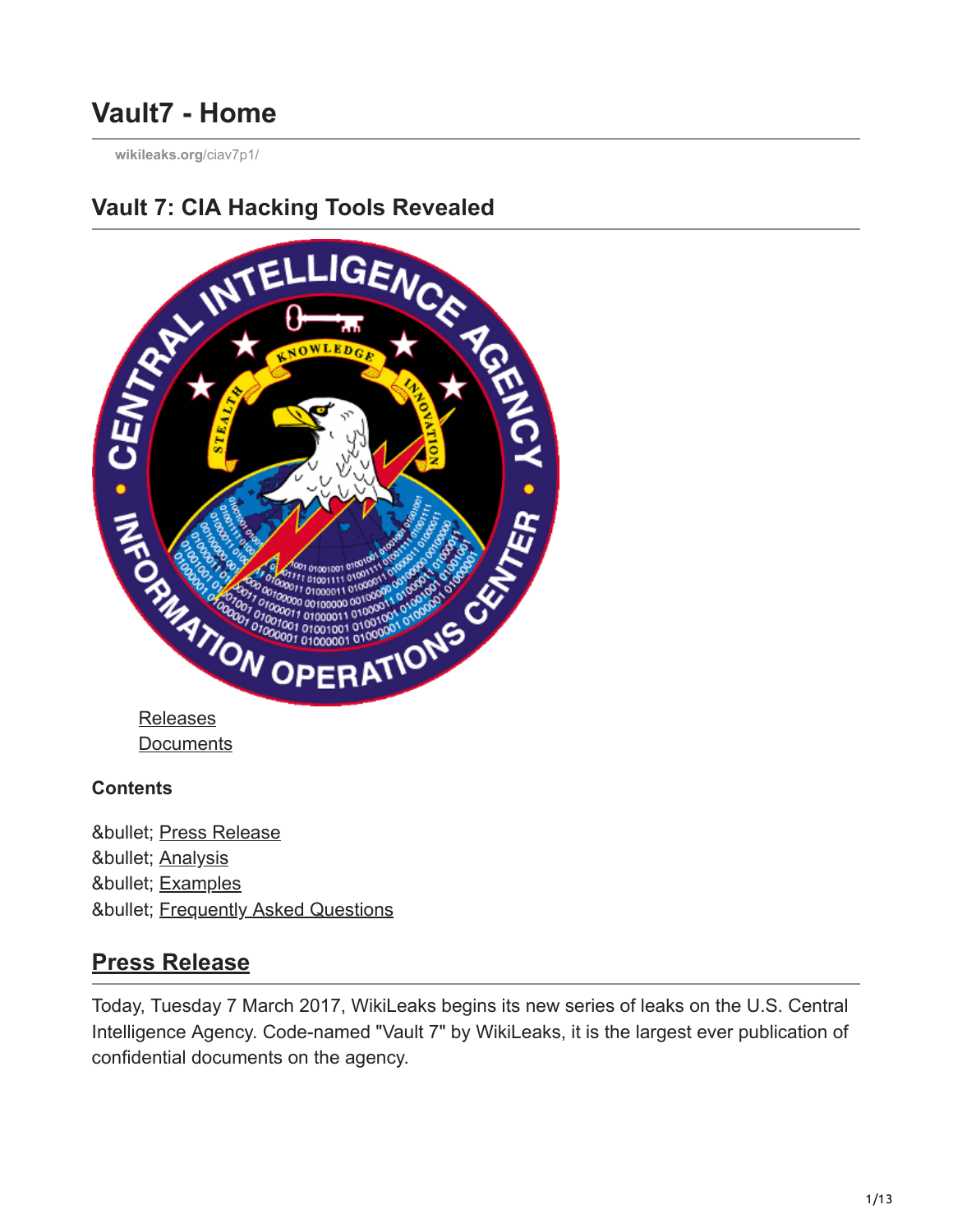The first full part of the series, "Year Zero", comprises 8,761 documents and files from an isolated, high-security network situated inside the CIA's [Center for Cyber Intelligence](https://wikileaks.org/ciav7p1/files/org-chart.png) in [Langley, Virgina. It follows an introductory disclosure last month of CIA targeting French](https://wikileaks.org/cia-france-elections-2012) political parties and candidates in the lead up to the 2012 presidential election.

Recently, the CIA lost control of the majority of its hacking arsenal including malware, viruses, trojans, weaponized "zero day" exploits, malware remote control systems and associated documentation. This extraordinary collection, which amounts to more than several hundred million lines of code, gives its possessor the entire hacking capacity of the CIA. The archive appears to have been circulated among former U.S. government hackers and contractors in an unauthorized manner, one of whom has provided WikiLeaks with portions of the archive.

"Year Zero" introduces the scope and direction of the CIA's global covert hacking program, its malware arsenal and dozens of "zero day" weaponized exploits against a wide range of U.S. and European company products, include Apple's iPhone, Google's Android and Microsoft's Windows and even Samsung TVs, which are turned into covert microphones.

Since 2001 the CIA has gained political and budgetary preeminence over the U.S. National Security Agency (NSA). The CIA found itself building not just its now infamous drone fleet, but a very different type of covert, globe-spanning force — its own substantial fleet of hackers. The agency's hacking division freed it from having to disclose its often controversial operations to the NSA (its primary bureaucratic rival) in order to draw on the NSA's hacking capacities.

By the end of 2016, the CIA's hacking division, which formally falls under the agency's [Center for Cyber Intelligence](https://wikileaks.org/ciav7p1/files/org-chart.png) (CCI), had over 5000 registered users and had produced more than a thousand hacking systems, trojans, viruses, and other "weaponized" malware. Such is the scale of the CIA's undertaking that by 2016, its hackers had utilized more code than that used to run Facebook. The CIA had created, in effect, its "own NSA" with even less accountability and without publicly answering the question as to whether such a massive budgetary spend on duplicating the capacities of a rival agency could be justified.

In a statement to WikiLeaks the source details policy questions that they say urgently need to be debated in public, including whether the CIA's hacking capabilities exceed its mandated powers and the problem of public oversight of the agency. The source wishes to initiate a public debate about the security, creation, use, proliferation and democratic control of cyberweapons.

Once a single cyber 'weapon' is 'loose' it can spread around the world in seconds, to be used by rival states, cyber mafia and teenage hackers alike.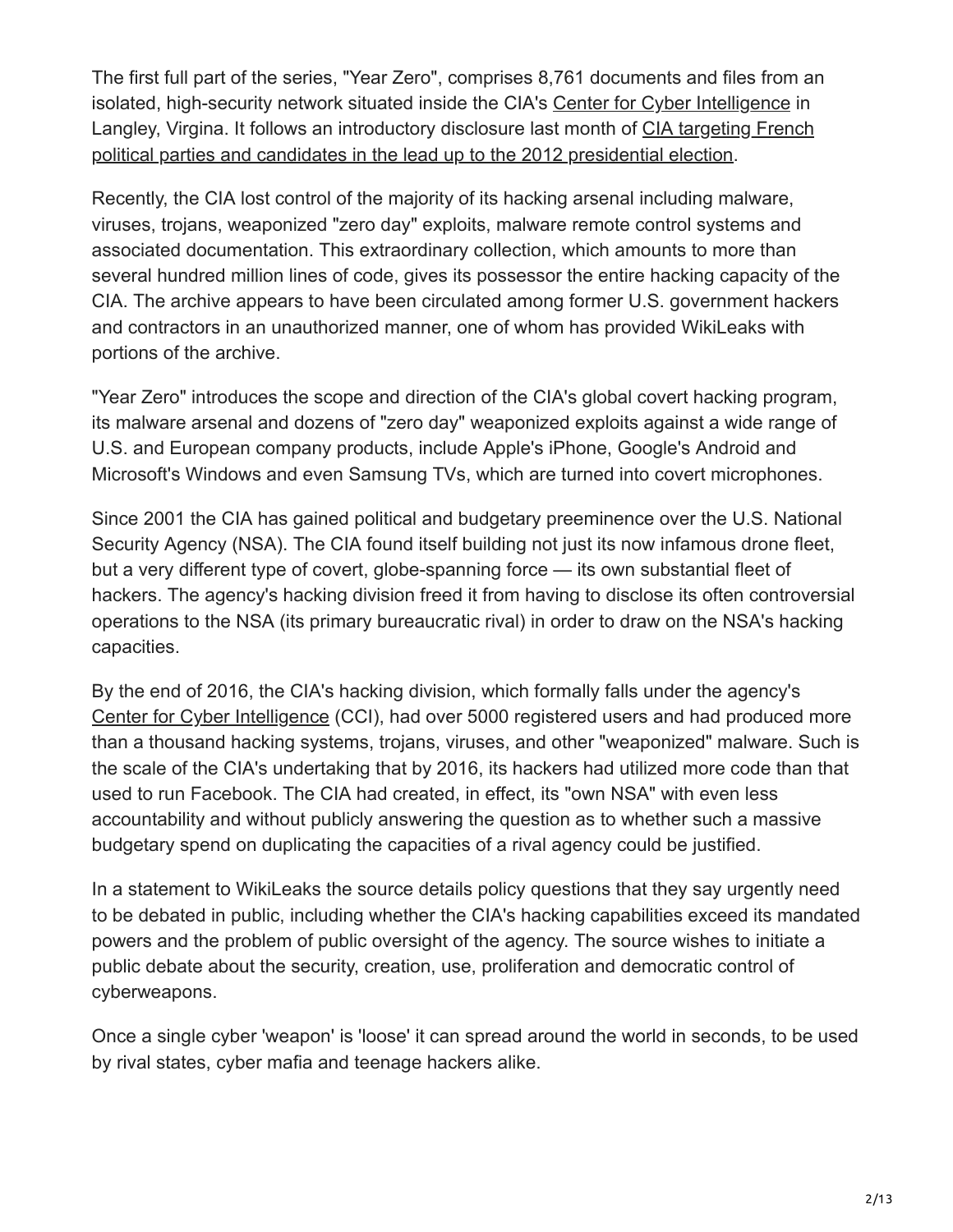Julian Assange, WikiLeaks editor stated that "There is an extreme proliferation risk in the development of cyber 'weapons'. Comparisons can be drawn between the uncontrolled proliferation of such 'weapons', which results from the inability to contain them combined with their high market value, and the global arms trade. But the significance of "Year Zero" goes well beyond the choice between cyberwar and cyberpeace. The disclosure is also exceptional from a political, legal and forensic perspective."

Wikileaks has carefully reviewed the "Year Zero" disclosure and published substantive CIA documentation while avoiding the distribution of 'armed' cyberweapons until a consensus emerges on the technical and political nature of the CIA's program and how such 'weapons' should analyzed, disarmed and published.

Wikileaks has also decided to [redact](#page-10-1) and anonymise some identifying information in "Year Zero" for in depth analysis. These redactions include ten of thousands of CIA targets and attack machines throughout Latin America, Europe and the United States. While we are aware of the imperfect results of any approach chosen, we remain committed to our publishing model and note that the quantity of published pages in "Vault 7" part one ("Year Zero") already eclipses the total number of pages published over the first three years of the Edward Snowden NSA leaks.

## <span id="page-2-0"></span>**Analysis**

## **CIA malware targets iPhone, Android, smart TVs**

CIA malware and hacking tools are built by EDG (Engineering Development Group), a software development group within CCI (Center for Cyber Intelligence), a department belonging to the CIA's DDI (Directorate for Digital Innovation). The DDI is one of the five major directorates of the CIA (see this [organizational chart](https://wikileaks.org/ciav7p1/files/org-chart.png) of the CIA for more details).

The EDG is responsible for the development, testing and operational support of all backdoors, exploits, malicious payloads, trojans, viruses and any other kind of malware used by the CIA in its covert operations world-wide.

The increasing sophistication of surveillance techniques has drawn comparisons with [George Orwell's 1984, but "Weeping Angel", developed by the CIA's Embedded Devices](https://wikileaks.org/ciav7p1/cms/space_753667.html) Branch (EDB), which infests smart TVs, transforming them into covert microphones, is surely its most emblematic realization.

The attack against [Samsung smart TVs](https://wikileaks.org/ciav7p1/cms/page_12353643.html) was developed in cooperation with the United Kingdom's MI5/BTSS. After infestation, Weeping Angel places the target TV in a 'Fake-Off' mode, so that the owner falsely believes the TV is off when it is on. In 'Fake-Off' mode the TV operates as a bug, recording conversations in the room and sending them over the Internet to a covert CIA server.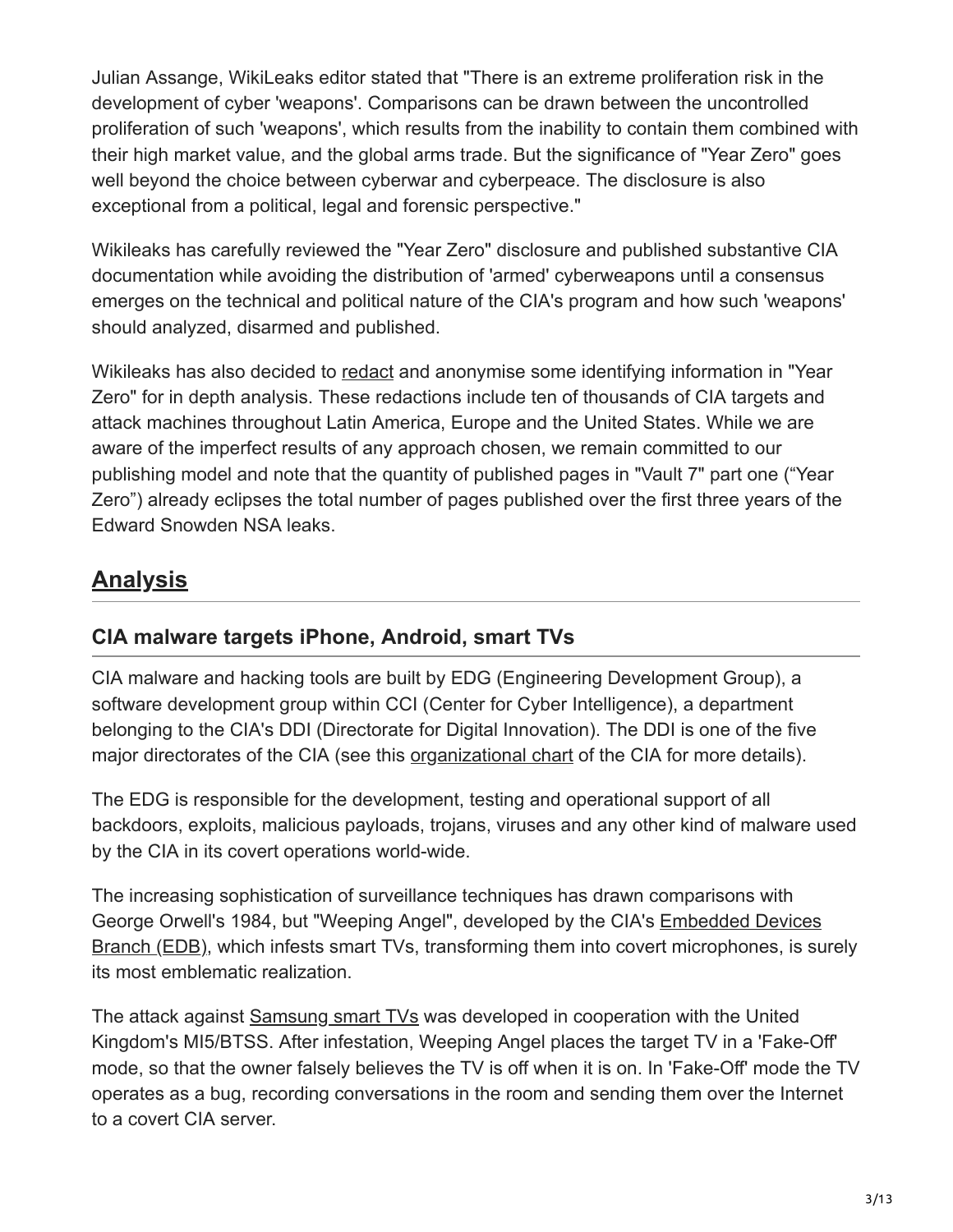[As of October 2014 the CIA was also looking at infecting the vehicle control systems used by](https://wikileaks.org/ciav7p1/cms/page_13763790.html) modern cars and trucks. The purpose of such control is not specified, but it would permit the CIA to engage in nearly undetectable assassinations.

[The CIA's Mobile Devices Branch \(MDB\) developed numerous attacks to remotely hack and](https://wikileaks.org/ciav7p1/cms/space_3276804.html) control popular smart phones. Infected phones can be instructed to send the CIA the user's geolocation, audio and text communications as well as covertly activate the phone's camera and microphone.

Despite iPhone's minority share (14.5%) of the global smart phone market in 2016, a specialized unit in the CIA's Mobile Development Branch produces malware to infest, control and exfiltrate data from [iPhones and other Apple products running iOS, such as iPads.](https://wikileaks.org/ciav7p1/cms/space_2359301.html) CIA's arsenal includes [numerous local and remote "zero days"](https://wikileaks.org/ciav7p1/cms/page_13205587.html) developed by CIA or obtained from GCHQ, NSA, FBI or purchased from cyber arms contractors such as Baitshop. The disproportionate focus on iOS may be explained by the popularity of the iPhone among social, political, diplomatic and business elites.

[A similar unit targets Google's Android which is used to run the majority of the world's smart](https://wikileaks.org/ciav7p1/cms/space_11763721.html) phones (~85%) including Samsung, HTC and Sony. 1.15 billion Android powered phones [were sold last year. "Year Zero" shows that as of 2016 the CIA had 24 "weaponized" Android](https://wikileaks.org/ciav7p1/cms/page_11629096.html) "zero days" which it has developed itself and obtained from GCHQ, NSA and cyber arms contractors.

These techniques permit the CIA to bypass the encryption of WhatsApp, Signal, Telegram, Wiebo, Confide and Cloackman by hacking the "smart" phones that they run on and collecting audio and message traffic before encryption is applied.

## **CIA malware targets Windows, OSx, Linux, routers**

The CIA also runs a very substantial effort to infect and control [Microsoft Windows users](https://wikileaks.org/ciav7p1/cms/page_11628612.html) with its malware. This includes multiple local and remote weaponized "zero days", air gap jumping viruses such as ["Hammer Drill"](https://wikileaks.org/ciav7p1/cms/page_17072172.html) which infects software distributed on CD/DVDs, [infectors for removable media such as USBs,](https://wikileaks.org/ciav7p1/cms/page_13762636.html) systems to [hide data in images](https://wikileaks.org/ciav7p1/cms/page_13763247.html) or in covert disk areas ( ["Brutal Kangaroo"\)](https://wikileaks.org/ciav7p1/cms/page_13763236.html) and to [keep its malware infestations going](https://wikileaks.org/ciav7p1/cms/page_13763650.html).

[Many of these infection efforts are pulled together by the CIA's Automated Implant Branch](https://wikileaks.org/ciav7p1/cms/space_3276805.html) (AIB), which has developed several attack systems for automated infestation and control of CIA malware, such as "Assassin" and "Medusa".

[Attacks against Internet infrastructure and webservers are developed by the CIA's Network](https://wikileaks.org/ciav7p1/cms/space_15204355.html) Devices Branch (NDB).

The CIA has developed automated multi-platform malware attack and control systems covering Windows, Mac OS X, Solaris, Linux and more, such as EDB's "HIVE" and the related "Cutthroat" and "Swindle" tools, which are [described in the examples section below](#page-9-0).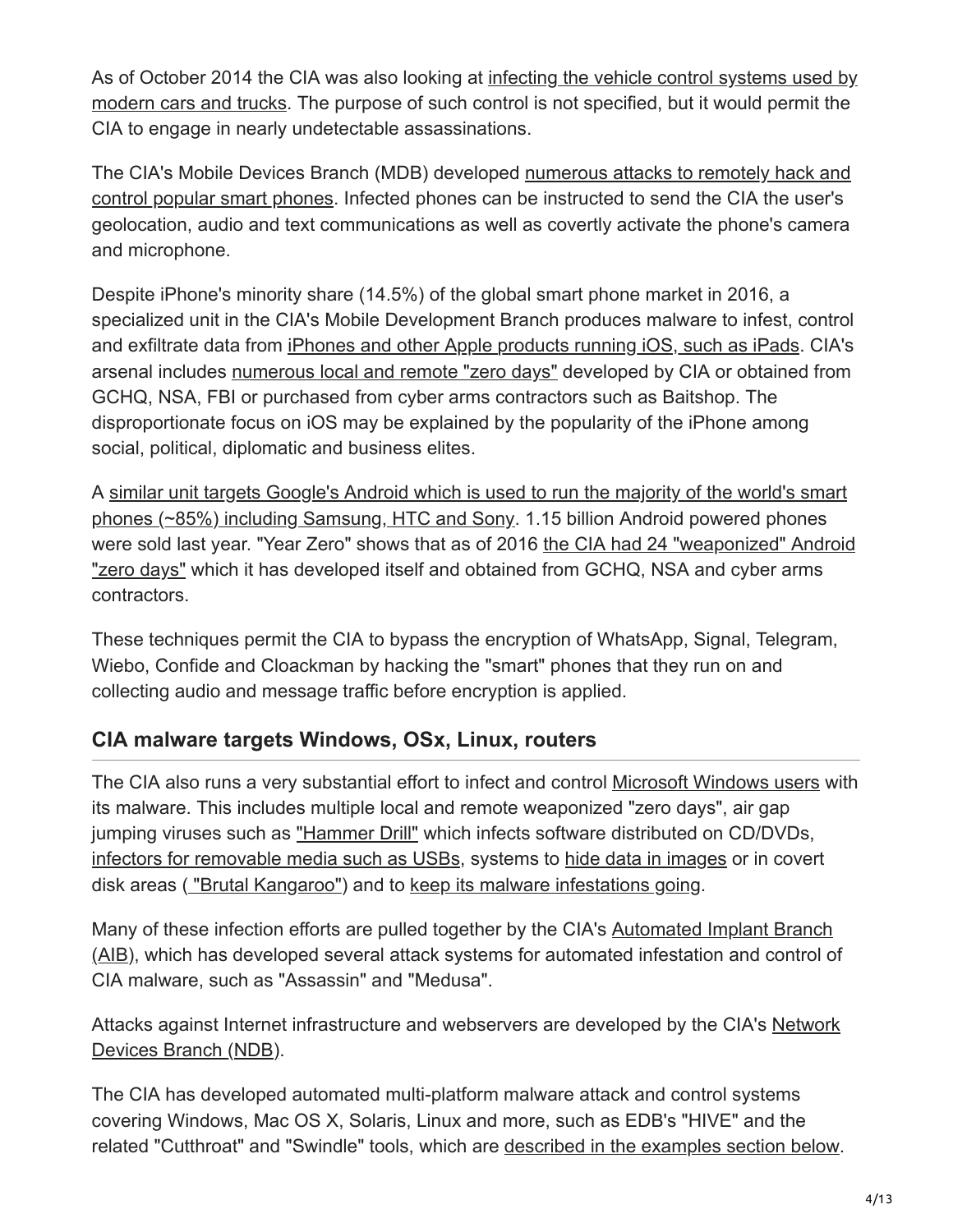## **CIA 'hoarded' vulnerabilities ("zero days")**

In the wake of Edward Snowden's leaks about the NSA, the U.S. technology industry secured a commitment from the Obama administration that the executive would disclose on an ongoing basis — rather than hoard — serious vulnerabilities, exploits, bugs or "zero days" to Apple, Google, Microsoft, and other US-based manufacturers.

Serious vulnerabilities not disclosed to the manufacturers places huge swathes of the population and critical infrastructure at risk to foreign intelligence or cyber criminals who independently discover or hear rumors of the vulnerability. If the CIA can discover such vulnerabilities so can others.

The U.S. government's commitment to the [Vulnerabilities Equities Process](https://is.gd/vepvep) came after significant lobbying by US technology companies, who risk losing their share of the global market over real and perceived hidden vulnerabilities. The government stated that it would disclose all pervasive vulnerabilities discovered after 2010 on an ongoing basis.

"Year Zero" documents show that the CIA breached the Obama administration's commitments. Many of the vulnerabilities used in the CIA's cyber arsenal are pervasive and some may already have been found by rival intelligence agencies or cyber criminals.

As an example, specific CIA malware revealed in "Year Zero" is able to penetrate, infest and control both the Android phone and iPhone software that runs or has run presidential Twitter accounts. The CIA attacks this software by using undisclosed security vulnerabilities ("zero days") possessed by the CIA but if the CIA can hack these phones then so can everyone else who has obtained or discovered the vulnerability. As long as the CIA keeps these vulnerabilities concealed from Apple and Google (who make the phones) they will not be fixed, and the phones will remain hackable.

The same vulnerabilities exist for the population at large, including the U.S. Cabinet, Congress, top CEOs, system administrators, security officers and engineers. By hiding these security flaws from manufacturers like Apple and Google the CIA ensures that it can hack everyone &mdsh; at the expense of leaving everyone hackable.

#### **'Cyberwar' programs are a serious proliferation risk**

Cyber 'weapons' are not possible to keep under effective control.

While nuclear proliferation has been restrained by the enormous costs and visible infrastructure involved in assembling enough fissile material to produce a critical nuclear mass, cyber 'weapons', once developed, are very hard to retain.

Cyber 'weapons' are in fact just computer programs which can be pirated like any other. Since they are entirely comprised of information they can be copied quickly with no marginal cost.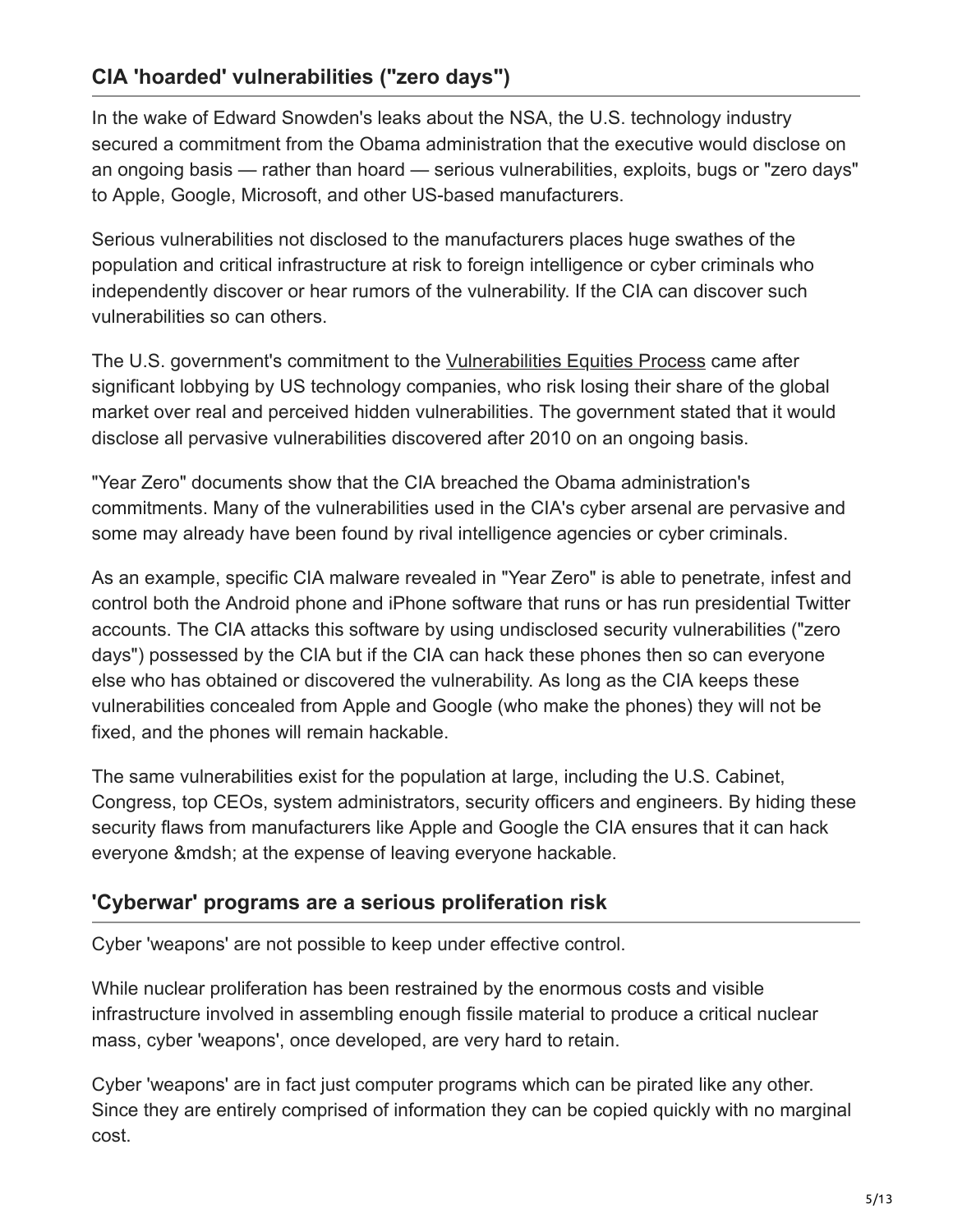Securing such 'weapons' is particularly difficult since the same people who develop and use them have the skills to exfiltrate copies without leaving traces — sometimes by using the very same 'weapons' against the organizations that contain them. There are substantial price incentives for government hackers and consultants to obtain copies since there is a global "vulnerability market" that will pay hundreds of thousands to millions of dollars for copies of such 'weapons'. Similarly, contractors and companies who obtain such 'weapons' sometimes use them for their own purposes, obtaining advantage over their competitors in selling 'hacking' services.

Over the last three years the United States intelligence sector, which consists of government agencies such as the CIA and NSA and their contractors, such as Booz Allan Hamilton, has been subject to unprecedented series of data exfiltrations by its own workers.

A number of intelligence community members not yet publicly named have been arrested or subject to federal criminal investigations in separate incidents.

Most visibly, on February 8, 2017 a U.S. federal grand jury indicted Harold T. Martin III with 20 counts of mishandling classified information. The Department of Justice alleged that it seized some 50,000 gigabytes of information from Harold T. Martin III that he had obtained from classified programs at NSA and CIA, including the source code for numerous hacking tools.

Once a single cyber 'weapon' is 'loose' it can spread around the world in seconds, to be used by peer states, cyber mafia and teenage hackers alike.

## **U.S. Consulate in Frankfurt is a covert CIA hacker base**

In addition to its operations in Langley, Virginia the CIA also uses the U.S. consulate in Frankfurt as a covert base for its hackers covering Europe, the Middle East and Africa.

CIA hackers operating out of the Frankfurt consulate ( ["Center for Cyber Intelligence Europe"](https://wikileaks.org/ciav7p1/cms/page_20251151.html) [or CCIE\) are given diplomatic \("black"\) passports and State Department cover. The](https://wikileaks.org/ciav7p1/cms/page_26607630.html) instructions for incoming CIA hackers make Germany's counter-intelligence efforts appear inconsequential: "Breeze through German Customs because you have your cover-for-action story down pat, and all they did was stamp your passport"

*Your Cover Story (for this trip)* **Q:** Why are you here? **A:** Supporting technical consultations at the Consulate.

Two earlier WikiLeaks publications give further detail on CIA approaches to [customs](https://wikileaks.org/cia-travel/) and [secondary screening procedures](https://wikileaks.org/cia-travel/).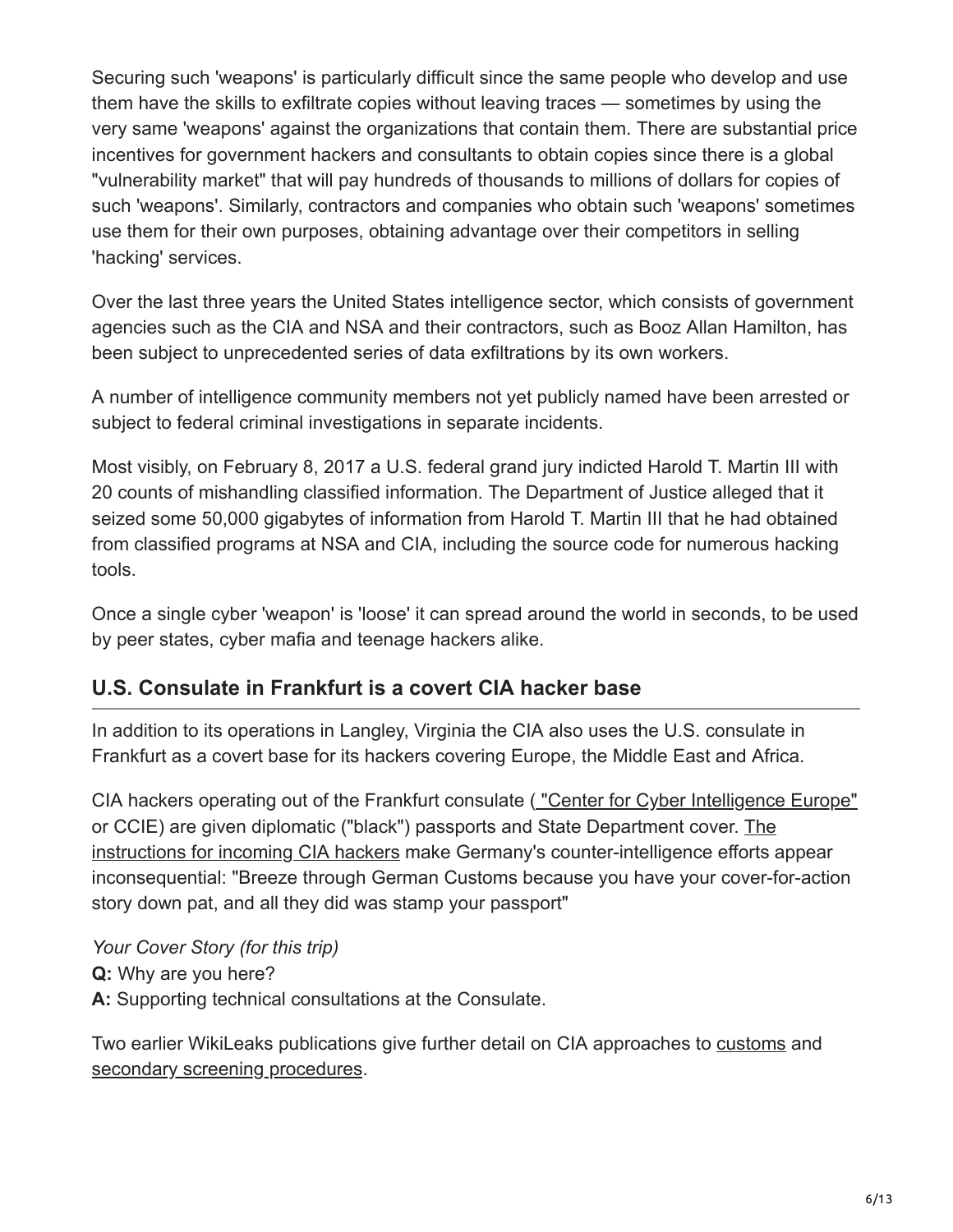Once in Frankfurt CIA hackers can travel without further border checks to the 25 European countries that are part of the Shengen open border area — including France, Italy and Switzerland.

A number of the CIA's electronic attack methods are designed for physical proximity. These attack methods are able to penetrate high security networks that are disconnected from the internet, such as police record database. In these cases, a CIA officer, agent or allied intelligence officer acting under instructions, physically infiltrates the targeted workplace. The attacker is provided with a USB containing malware developed for the CIA for this purpose, which is inserted into the targeted computer. The attacker then infects and exfiltrates data to removable media. For example, the CIA attack system [Fine Dining,](https://wikileaks.org/ciav7p1/cms/page_20251107.html) provides 24 decoy applications for CIA spies to use. To witnesses, the spy appears to be running a program showing videos (e.g VLC), presenting slides (Prezi), playing a computer game (Breakout2, 2048) or even running a fake virus scanner (Kaspersky, McAfee, Sophos). But while the decoy application is on the screen, the underlaying system is automatically infected and ransacked.

## **How the CIA dramatically increased proliferation risks**

In what is surely one of the most astounding intelligence own goals in living memory, the CIA structured its classification regime such that for the most market valuable part of "Vault 7" the CIA's weaponized malware (implants + zero days), Listening Posts (LP), and Command and Control (C2) systems — the agency has little legal recourse.

The CIA made these systems unclassified.

Why the CIA chose to make its cyberarsenal unclassified reveals how concepts developed for military use do not easily crossover to the 'battlefield' of cyber 'war'.

To attack its targets, the CIA usually requires that its implants communicate with their control programs over the internet. If CIA implants, Command & Control and Listening Post software were classified, then CIA officers could be prosecuted or dismissed for violating rules that prohibit placing classified information onto the Internet. Consequently the CIA has secretly made most of its cyber spying/war code unclassified. The U.S. government is not able to assert copyright either, due to restrictions in the U.S. Constitution. This means that cyber 'arms' manufactures and computer hackers can freely "pirate" these 'weapons' if they are obtained. The CIA has primarily had to rely on obfuscation to protect its malware secrets.

Conventional weapons such as missiles may be fired at the enemy (i.e into an unsecured area). Proximity to or impact with the target detonates the ordnance including its classified parts. Hence military personnel do not violate classification rules by firing ordnance with classified parts. Ordnance will likely explode. If it does not, that is not the operator's intent.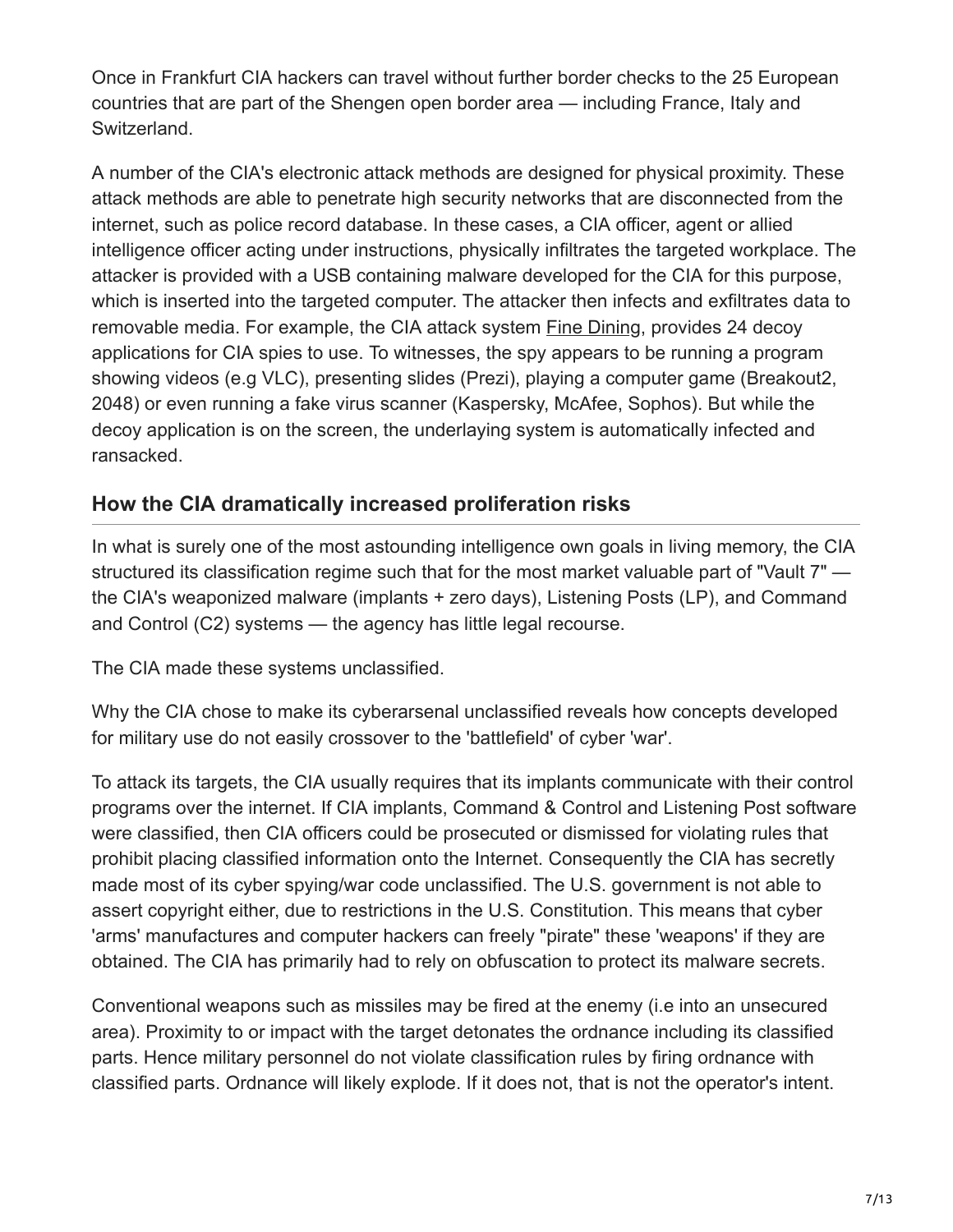Over the last decade U.S. hacking operations have been increasingly dressed up in military jargon to tap into Department of Defense funding streams. For instance, attempted "malware injections" (commercial jargon) or "implant drops" (NSA jargon) are being called "fires" as if a weapon was being fired. However the analogy is questionable.

Unlike bullets, bombs or missiles, most CIA malware is designed to live for days or even years after it has reached its 'target'. CIA malware does not "explode on impact" but rather permanently infests its target. In order to infect target's device, copies of the malware must be placed on the target's devices, giving physical possession of the malware to the target. To exfiltrate data back to the CIA or to await further instructions the malware must communicate with CIA Command & Control (C2) systems placed on internet connected servers. But such servers are typically not approved to hold classified information, so CIA command and control systems are also made unclassified.

A successful 'attack' on a target's computer system is more like a series of complex stock maneuvers in a hostile take-over bid or the careful planting of rumors in order to gain control over an organization's leadership rather than the firing of a weapons system. If there is a military analogy to be made, the infestation of a target is perhaps akin to the execution of a whole series of military maneuvers against the target's territory including observation, infiltration, occupation and exploitation.

## **Evading forensics and anti-virus**

A series of standards lay out CIA malware infestation patterns which are likely to assist forensic crime scene investigators as well as Apple, Microsoft, Google, Samsung, Nokia, Blackberry, Siemens and anti-virus companies attribute and defend against attacks.

["Tradecraft DO's and DON'Ts"](https://wikileaks.org/ciav7p1/cms/page_14587109.html) contains CIA rules on how its malware should be written to avoid fingerprints implicating the "CIA, US government, or its witting partner companies" in ["forensic review". Similar secret standards cover the use of encryption to hide CIA hacker](https://wikileaks.org/ciav7p1/cms/files/NOD%20Cryptographic%20Requirements%20v1.1%20TOP%20SECRET.pdf) and malware communication (pdf), [describing targets & exfiltrated data](https://wikileaks.org/ciav7p1/cms/files/Codex-Spec-v1-SECRET.pdf) (pdf) as well as [executing payloads](https://wikileaks.org/ciav7p1/cms/files/ICE-Spec-v3-final-SECRET.pdf) (pdf) and [persisting](https://wikileaks.org/ciav7p1/cms/files/Persisted-DLL-Spec-v2-SECRET.pdf) (pdf) in the target's machines over time. CIA hackers developed successful attacks against most well known anti-virus programs. [These are documented in A](https://wikileaks.org/ciav7p1/cms/page_7995642.html)[V defeat](https://wikileaks.org/ciav7p1/cms/page_2064514.html)[s, P](https://wikileaks.org/ciav7p1/cms/page_7995642.html)[ersonal Security Product](https://wikileaks.org/ciav7p1/cms/page_13762910.html)[s, Detecting and defeating](https://wikileaks.org/ciav7p1/cms/page_7995642.html) [PSPs and PSP/Debugger/RE Avoidance. For example, Comodo was defeated by CIA](https://wikileaks.org/ciav7p1/cms/page_5341269.html) [malware placing itself in the Window's "Recycle Bin". While Comodo 6.x has a "Gaping Hole](https://wikileaks.org/ciav7p1/cms/page_5341272.html) of DOOM".

[CIA hackers discussed what the NSA's "Equation Group" hackers did wrong and how the](https://wikileaks.org/ciav7p1/cms/page_14588809.html) CIA's malware makers could avoid similar exposure.

## <span id="page-7-0"></span>**Examples**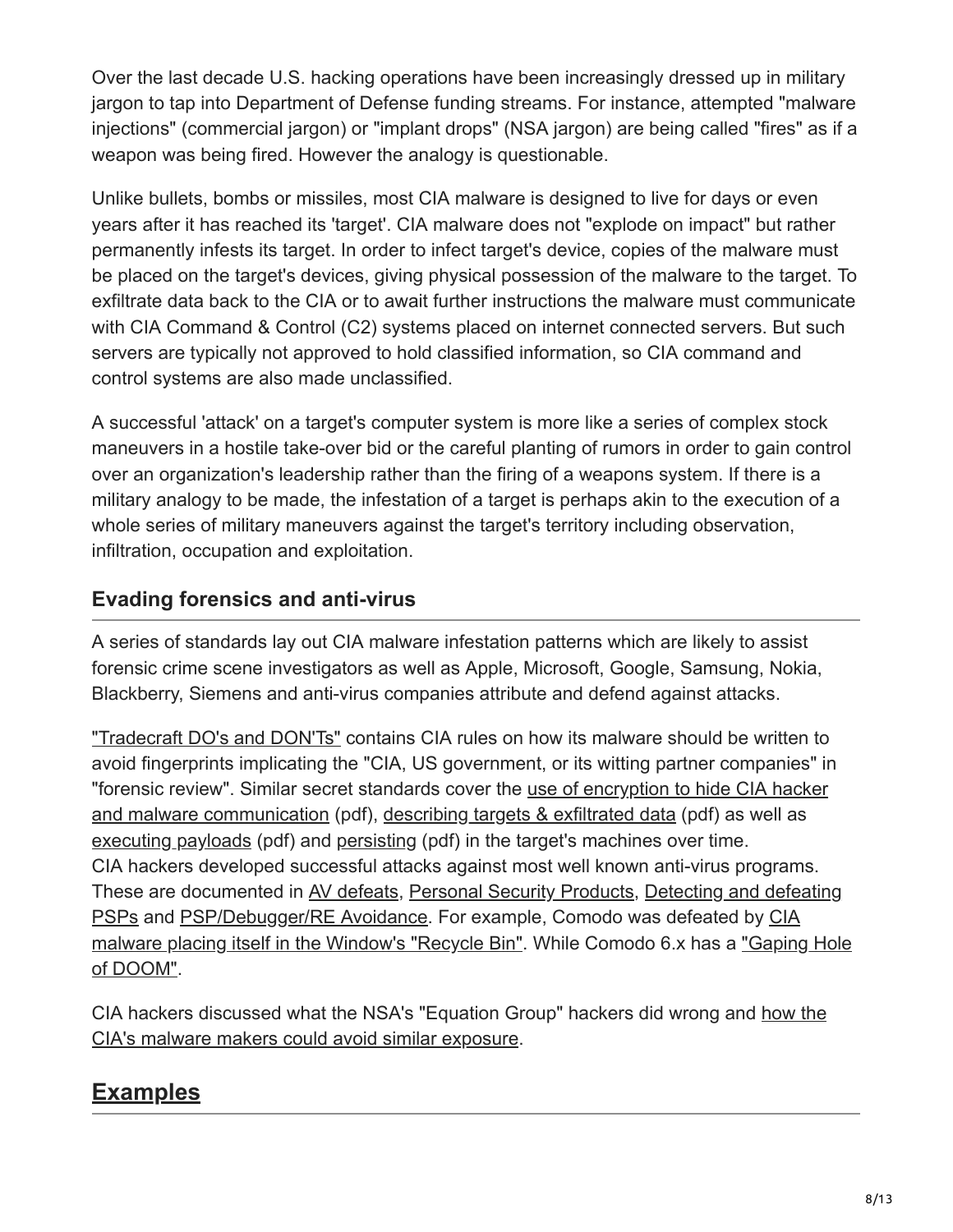The CIA's Engineering Development Group (EDG) management system contains around 500 different projects (only some of which are documented by "Year Zero") each with their own sub-projects, malware and hacker tools.

The majority of these projects relate to tools that are used for penetration, infestation ("implanting"), control, and exfiltration.

Another branch of development focuses on the development and operation of Listening Posts (LP) and Command and Control (C2) systems used to communicate with and control CIA implants; special projects are used to target specific hardware from routers to smart TVs.

Some example projects are described below, but see [the table of contents](https://wikileaks.org/ciav7p1/cms/index.html) for the full list of projects described by WikiLeaks' "Year Zero".

## **UMBRAGE**

The CIA's hand crafted hacking techniques pose a problem for the agency. Each technique it has created forms a "fingerprint" that can be used by forensic investigators to attribute multiple different attacks to the same entity.

This is analogous to finding the same distinctive knife wound on multiple separate murder victims. The unique wounding style creates suspicion that a single murderer is responsible. As soon one murder in the set is solved then the other murders also find likely attribution.

[The CIA's R](https://wikileaks.org/ciav7p1/cms/page_2621753.html)[emote Devices Branch](https://wikileaks.org/ciav7p1/cms/space_753668.html)['s U](https://wikileaks.org/ciav7p1/cms/page_2621753.html)[MBRAGE grou](https://wikileaks.org/ciav7p1/cms/page_2621751.html)[p collects and maintains a substantial](https://wikileaks.org/ciav7p1/cms/page_2621753.html) library of attack techniques 'stolen' from malware produced in other states including the Russian Federation.

With UMBRAGE and related projects the CIA cannot only increase its total number of attack types but also misdirect attribution by leaving behind the "fingerprints" of the groups that the attack techniques were stolen from.

UMBRAGE components cover keyloggers, password collection, webcam capture, data destruction, persistence, privilege escalation, stealth, anti-virus (PSP) avoidance and survey techniques.

## **Fine Dining**

Fine Dining comes with a standardized questionnaire i.e menu that CIA case officers fill out. The questionnaire is used by the agency's OSB ([Operational Support Branch](https://wikileaks.org/ciav7p1/cms/space_1736706.html)) to transform the requests of case officers into technical requirements for hacking attacks (typically "exfiltrating" information from computer systems) for specific operations. The questionnaire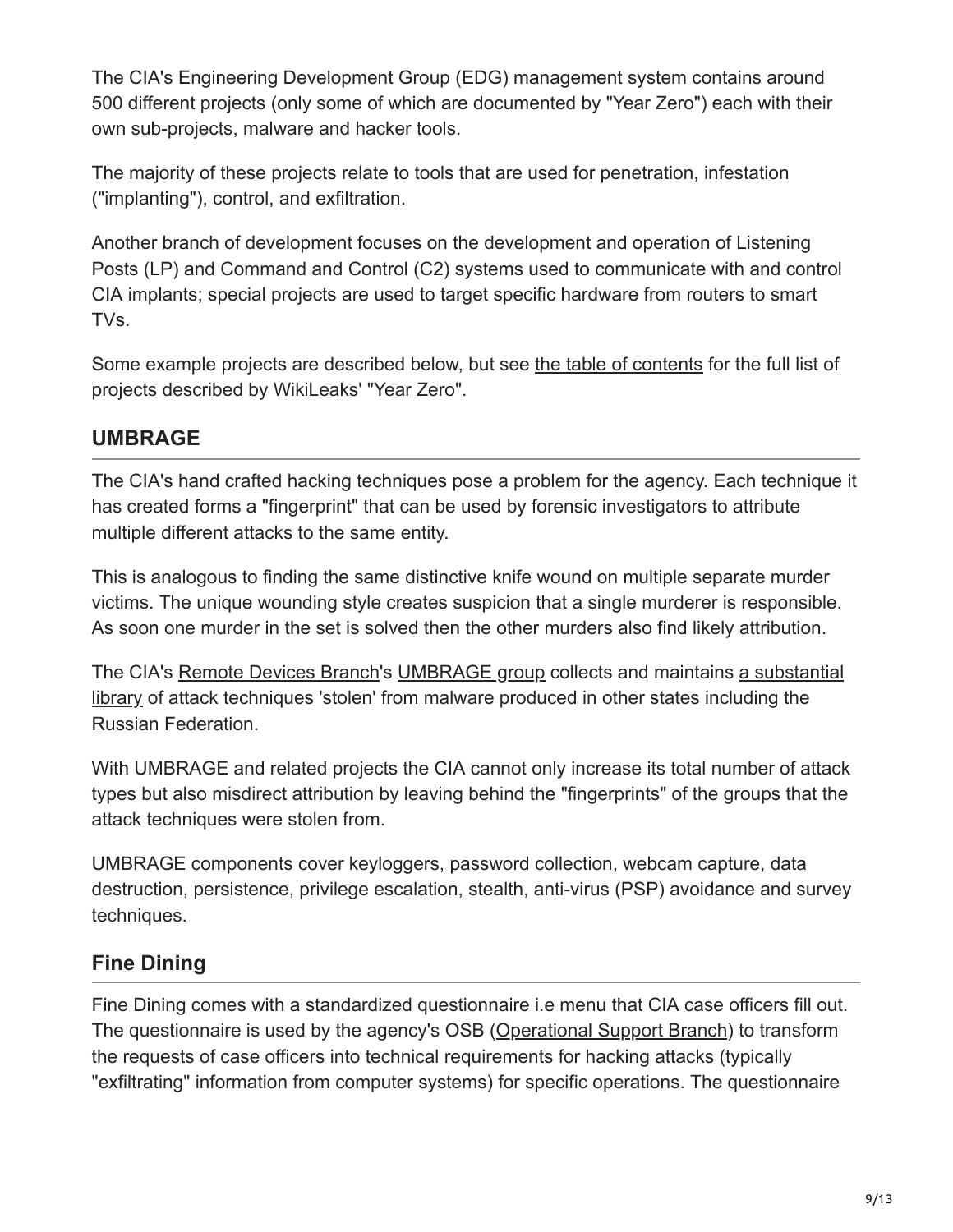allows the OSB to identify how to adapt existing tools for the operation, and communicate this to CIA malware configuration staff. The OSB functions as the interface between CIA operational staff and the relevant technical support staff.

Among the list of possible targets of the collection are 'Asset', 'Liason Asset', 'System Administrator', 'Foreign Information Operations', 'Foreign Intelligence Agencies' and 'Foreign Government Entities'. Notably absent is any reference to extremists or transnational criminals. The 'Case Officer' is also asked to specify the environment of the target like the type of computer, operating system used, Internet connectivity and installed anti-virus utilities (PSPs) as well as a list of file types to be exfiltrated like Office documents, audio, video, images or custom file types. The 'menu' also asks for information if recurring access to the target is possible and how long unobserved access to the computer can be maintained. This information is used by the CIA's 'JQJIMPROVISE' software (see below) to configure a set of CIA malware suited to the specific needs of an operation.

## **Improvise (JQJIMPROVISE)**

'Improvise' is a toolset for configuration, post-processing, payload setup and execution vector selection for survey/exfiltration tools supporting all major operating systems like Windows (Bartender), MacOS (JukeBox) and Linux (DanceFloor). Its configuration utilities like Margarita allows the NOC (Network Operation Center) to customize tools based on requirements from 'Fine Dining' questionairies.

#### <span id="page-9-0"></span>**HIVE**

HIVE is a multi-platform CIA malware suite and its associated control software. The project provides customizable implants for Windows, Solaris, MikroTik (used in internet routers) and Linux platforms and a Listening Post (LP)/Command and Control (C2) infrastructure to communicate with these implants.

The implants are configured to communicate via HTTPS with the webserver of a cover domain; each operation utilizing these implants has a separate cover domain and the infrastructure can handle any number of cover domains.

Each cover domain resolves to an IP address that is located at a commercial VPS (Virtual Private Server) provider. The public-facing server forwards all incoming traffic via a VPN to a 'Blot' server that handles actual connection requests from clients. It is setup for optional SSL client authentication: if a client sends a valid client certificate (only implants can do that), the connection is forwarded to the 'Honeycomb' toolserver that communicates with the implant; if a valid certificate is missing (which is the case if someone tries to open the cover domain website by accident), the traffic is forwarded to a cover server that delivers an unsuspicious looking website.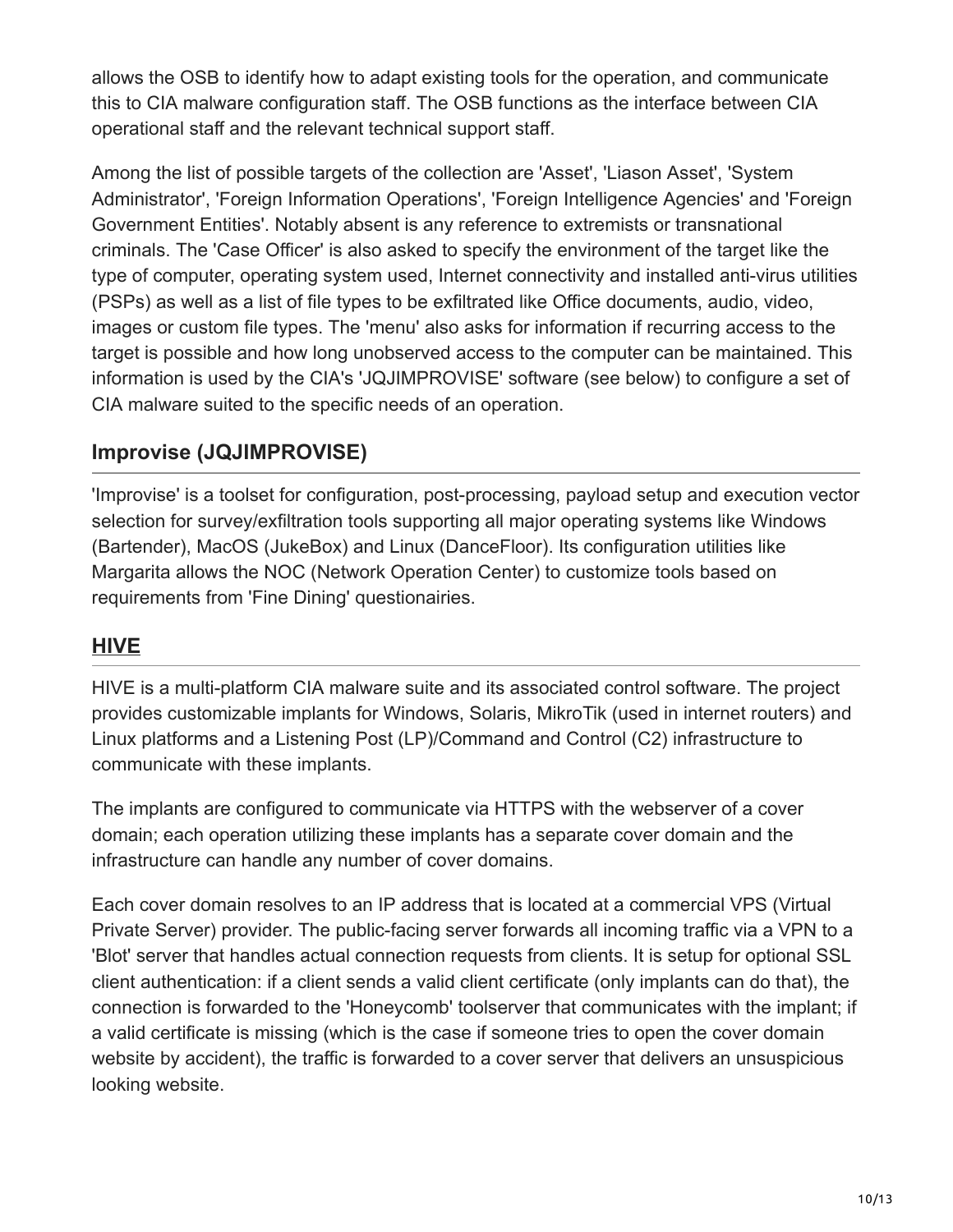The Honeycomb toolserver receives exfiltrated information from the implant; an operator can also task the implant to execute jobs on the target computer, so the toolserver acts as a C2 (command and control) server for the implant.

Similar functionality (though limited to Windows) is provided by the RickBobby project.

<span id="page-10-0"></span>See the classified [user](https://wikileaks.org/ciav7p1/cms/files/UsersGuide.pdf) and [developer](https://wikileaks.org/ciav7p1/cms/files/DevelopersGuide.pdf) guides for HIVE.

## **Frequently Asked Questions**

### **Why now?**

WikiLeaks published as soon as its verification and analysis were ready.

In Febuary the Trump administration has issued an Executive Order calling for a "Cyberwar" review to be prepared within 30 days.

While the review increases the timeliness and relevance of the publication it did not play a role in setting the publication date.

## <span id="page-10-1"></span>**Redactions**

Names, email addresses and external IP addresses have been redacted in the released pages (70,875 redactions in total) until further analysis is complete.

- 1. **Over-redaction:** Some items may have been redacted that are not employees, contractors, targets or otherwise related to the agency, but are, for example, authors of documentation for otherwise public projects that are used by the agency.
- 2. **Identity vs. person:** the redacted names are replaced by user IDs (numbers) to allow readers to assign multiple pages to a single author. Given the redaction process used a single person may be represented by more than one assigned identifier but no identifier refers to more than one real person.
- 3. **Archive attachments (zip, tar.gz, ...)** are replaced with a PDF listing all the file names in the archive. As the archive content is assessed it may be made available; until then the archive is redacted.
- 4. **Attachments with other binary content** are replaced by a hex dump of the content to prevent accidental invocation of binaries that may have been infected with weaponized CIA malware. As the content is assessed it may be made available; until then the content is redacted.
- 5. The **tens of thousands of routable IP addresses references** (including more than 22 thousand within the United States) that correspond to possible targets, CIA covert listening post servers, intermediary and test systems, are redacted for further exclusive investigation.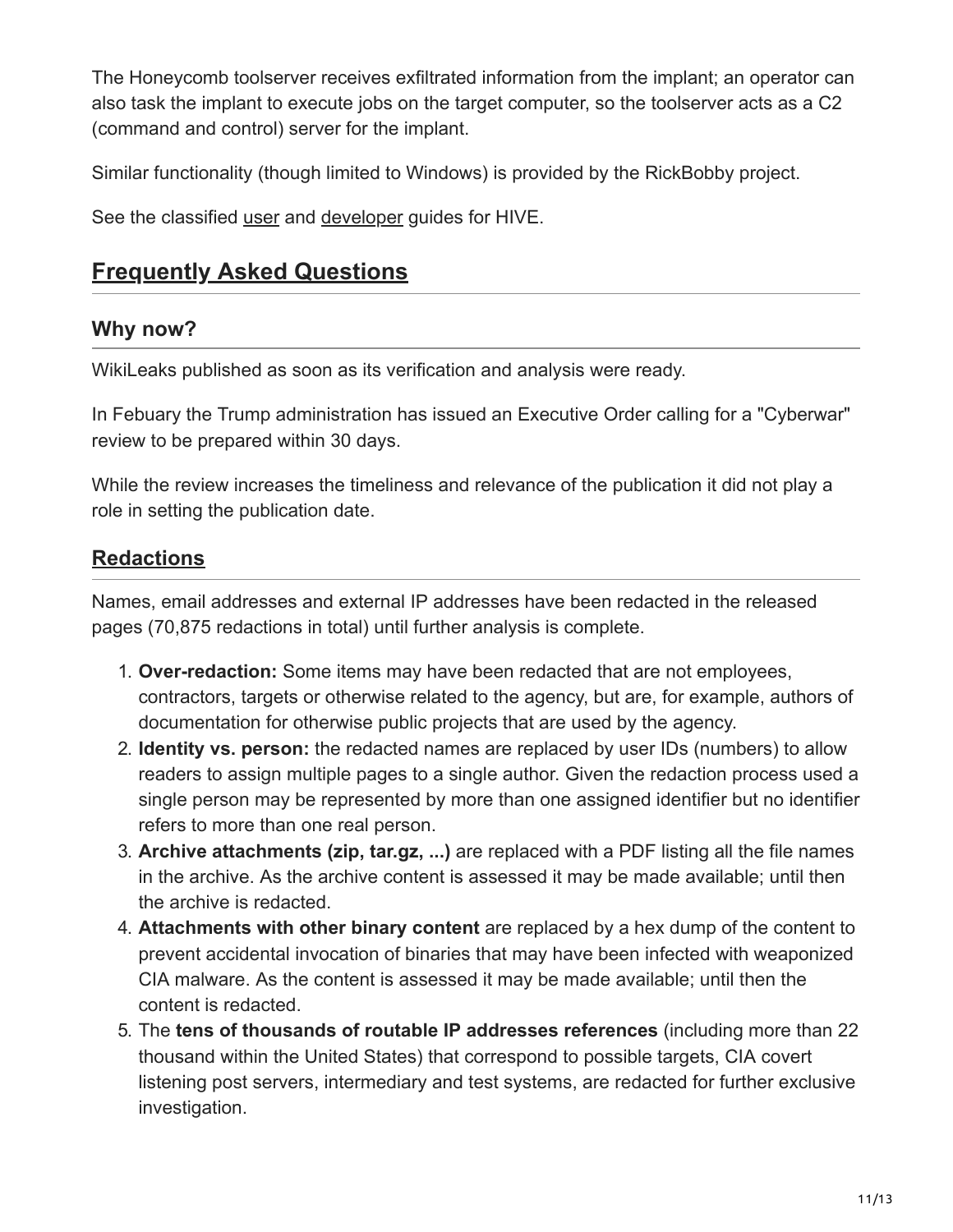6. **Binary files of non-public origin** are only available as dumps to prevent accidental invocation of CIA malware infected binaries.

## **Organizational Chart**

The **organizational chart** corresponds to the material published by WikiLeaks so far.

Since the organizational structure of the CIA below the level of Directorates is not public, the placement of the EDG and its branches within the org chart of the agency is reconstructed from information contained in the documents released so far. It is intended to be used as a rough outline of the internal organization; please be aware that the reconstructed org chart is incomplete and that internal reorganizations occur frequently.

## **Wiki pages**

"Year Zero" contains 7818 web pages with 943 attachments from the internal development groupware. The software used for this purpose is called Confluence, a proprietary software from Atlassian. Webpages in this system (like in Wikipedia) have a version history that can provide interesting insights on how a document evolved over time; the 7818 documents include these page histories for 1136 latest versions.

The order of named pages within each level is determined by date (oldest first). Page content is not present if it was originally dynamically created by the Confluence software (as indicated on the re-constructed page).

## **What time period is covered?**

The years 2013 to 2016. The sort order of the pages within each level is determined by date (oldest first).

WikiLeaks has obtained the CIA's creation/last modification date for each page but these do not yet appear for technical reasons. Usually the date can be discerned or approximated from the content and the page order. If it is critical to know the exact time/date contact WikiLeaks.

## **What is "Vault 7"**

"Vault 7" is a substantial collection of material about CIA activities obtained by WikiLeaks.

## **When was each part of "Vault 7" obtained?**

Part one was obtained recently and covers through 2016. Details on the other parts will be available at the time of publication.

## **Is each part of "Vault 7" from a different source?**